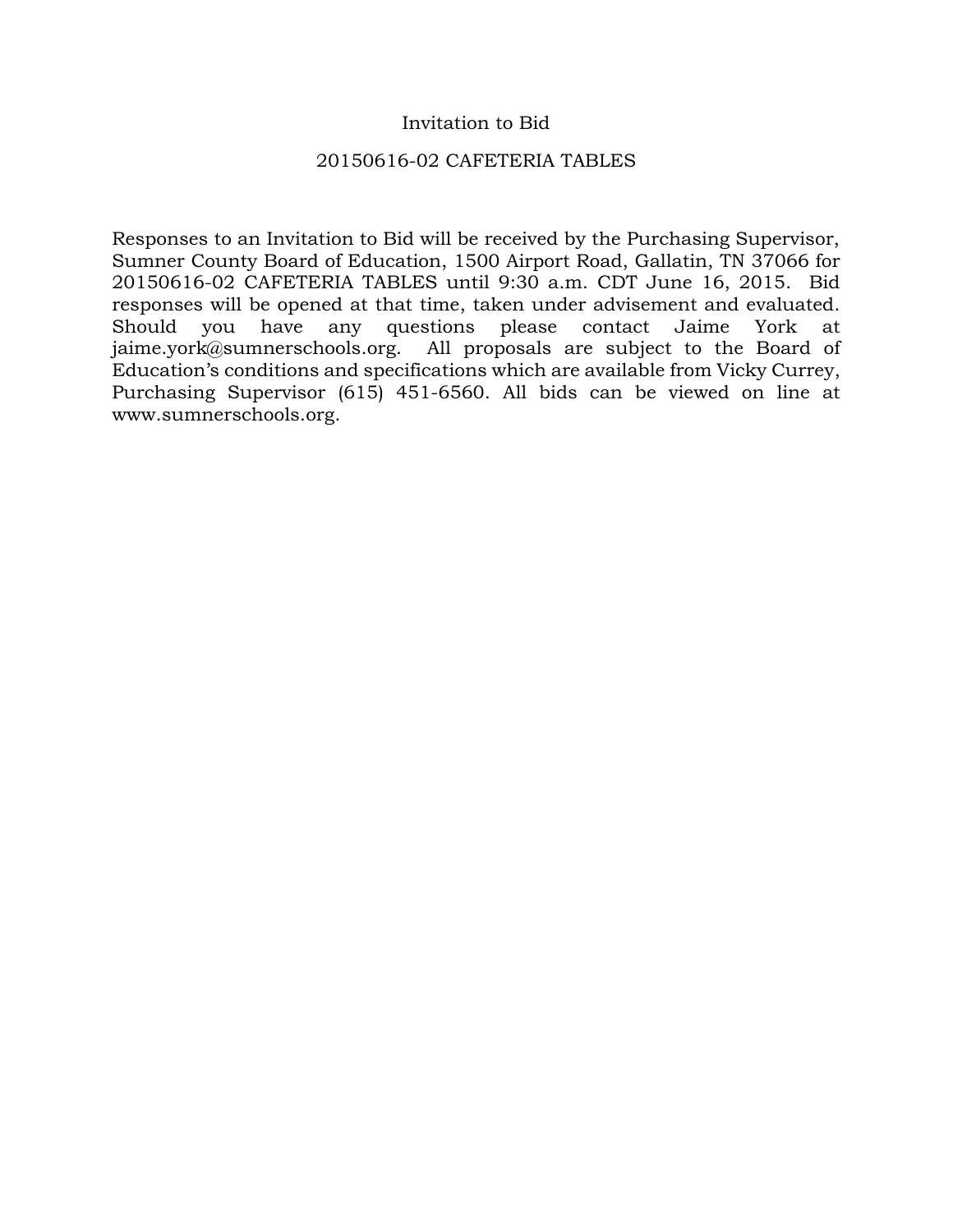#### **NOTICE TO RESPONDENTS**

Responses to an Invitation to Bid will be received by the Purchasing Supervisor in the SUPPORT SERVICE FACILITY CONFERENCE ROOM, Sumner County Board of Education, 1500 Airport Road Gallatin, TN 37066. They will be received until **9:30 A.M. Local Time JUNE 16, 2015** for **20150616-02 CAFETERIA TABLES**, at which time the responses will be opened, taken under advisement and evaluated. *BIDS WILL BE POSTED ON www.sumnerschools.org* 

**GENERAL REQUIREMENTS AND CONDITIONS** 

-------------------------------------------------------------------------------------------------------------------------------

- 1. The Sumner County Board of Education reserves the right to accept or reject any and/or all responses in whole or in part, and to waive informalities therein.
- 2. Any responses received after the scheduled closing time for the receipt for responses will not be considered.
- 3. If a mistake is discovered after the responses are received, only the Sumner County Board of Education may allow the respondent to withdraw the entire response.
- 4. Partial payments will not be approved unless justification for such payment can be shown. Terms will be net 30 days.
- 5. Payment will not be made until the said **20150616-02 CAFETERIA TABLES** are inspected and approved as meeting all specifications by persons appointed by the Sumner County Board of Education.
- 6. Responses submitted must be in a sealed envelope and marked on the outside as follows: **RESPONSE: 20150616-02 CAFETERIA TABLES DEADLINE: JUNE 16, 2015 @ 9:30 A.M.**
- 7. Facsimile responses will not be considered.
- 8. If a successful bidder violates any terms of their bid, the contract, school board policy or any law they may be disqualified from bidding for a period of two years for minor violations or longer for major violations. Bids from disqualified bidders will not be accepted during the period of disqualification.
- 9. Prices quoted on the response (if any) are to be considered firm and binding until the said **20150616-02 CAFETERIA TABLES** are in the possession of the Sumner County Board of Education.
- 10. No purchase or contract is authorized or valid until the issuance of a Board Purchase Order in accordance with Board Policy. No Board Employee is authorized to purchase equipment, supplies or services prior to the issuance of such a Purchase Order.
- 11. Any deviation from these stated terms, specifications and conditions must be coordinated with and approved in writing by the Purchasing Supervisor, Vicky Currey (615) 451-6560.
- 12. All bids that exceed \$25,000 must have the Company Name, License Number, Expiration Date thereof and License Classification of Contractor listed on outside of sealed envelope. As required by State of Tennessee Code Annotated 62-6-119.
- 13. The awarded bidder will be required to post a performance and payment bond in the amount of 25% of the contract price if it exceeds \$100,000 as stated by State of Tennessee Code Annotated 12-4-201.
- 14. If the project cost in excess of \$25,000 a performance bond must be secured by the requesting party in an amount equal to the market improvement value.